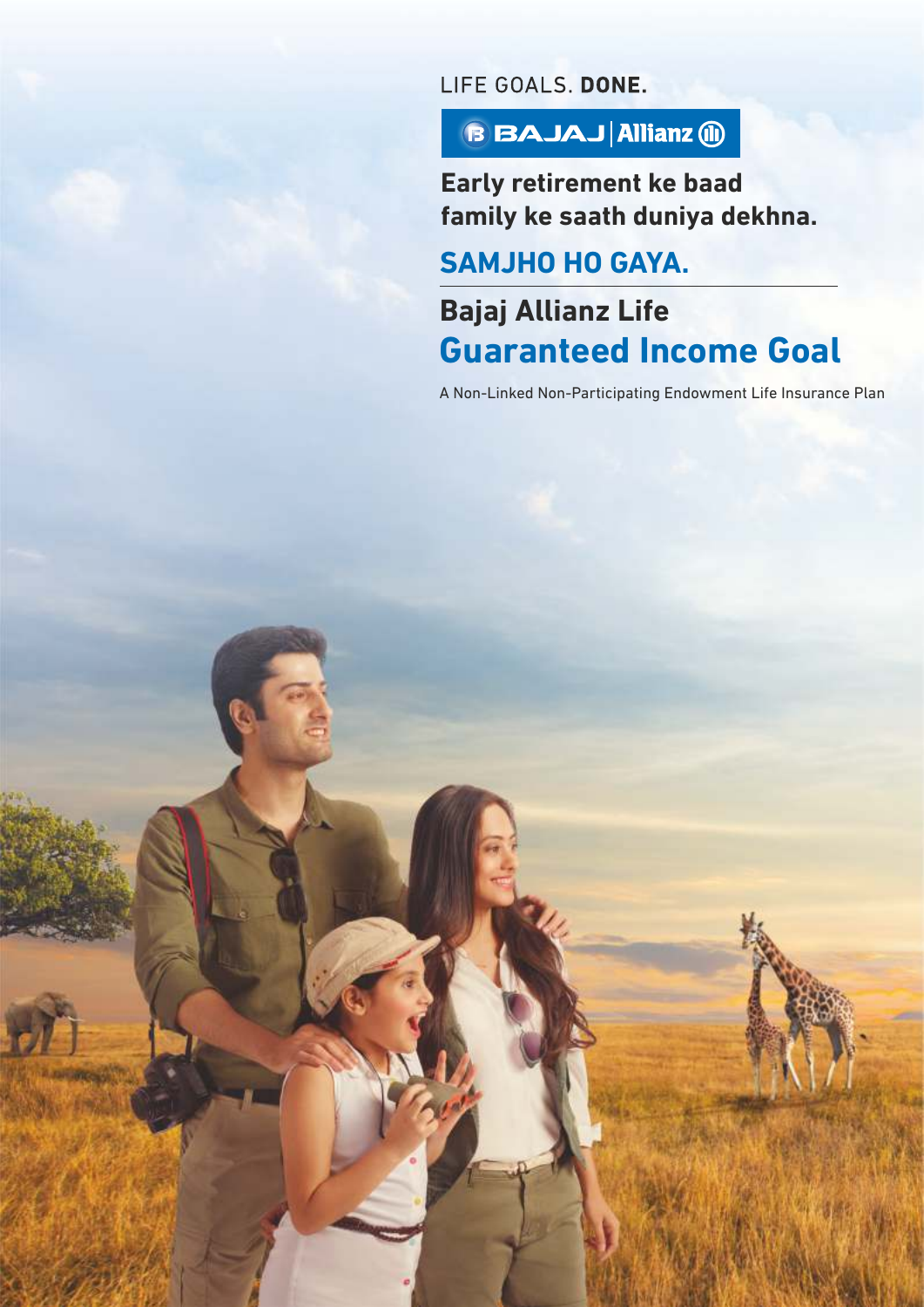**Option to extend your Life Cover** 

**Multiple Policy Terms & Premium Payment Terms to choose from**

**Choice of 5 Riders to Enhance Cover**

**beyond your Policy Term**

**BBAJAJ Allianz (ii)** 

## **Bajaj Allianz Life Guaranteed Income Goal**

We all like certainty in life and when this certainty is about our Life Goals, life is simple. This certainty can be achieved with guaranteed regular income that supports our financial needs tomorrow.So we can sustain as well as achieve our Life Goals.

## **Key Advantages**

Bajaj Allianz Life Guaranteed Income Goal is a non-linked, non-participating, life, individual, savings, regular & limited premium payment endowment plan.The key advantages of this plan are:



- **your Life Goal**
	- **Income Benefit**
- KÕ, **Lump-sum Benefit**

**Choice of 2 Variants depending up on** 

**Get Guaranteed Increasing Income under Income Benefit**

## **How does your Plan work?**

You can customize your policy to suit your requirement in the following manner:

- **Step 1** : Choose the variant as mentioned below:
	- Income Benefit
	- Lump-sum Benefit
- **Step 2** : Choose the Sum Assured
- **Step 3** : Option to choose Extended Life Cover (ELC)
	- *To extend your Life Cover beyond your Policy Term*
- **Step 4** : Choose your Policy Term (PT)

**Step 5** : Choose your Premium Payment Term (PPT) from available options

The premium calculated will depend up on the variant & options chosen by you as mentioned above

### **Note** -

- Variant can be chosen at inception only cannot be changed subsequently
- ELC option has to be chosen at inception only and cannot be opted for or opted out of (once chosen) subsequently
- Please note that the Basic Sum Assured is lower than the total premiums paid and varies between 13.46% to 70.03%. of the total premiums paid depending upon the age of the Life assured, policy term, premium paying term

## **Benefits payable**

### **Guaranteed Maturity Benefit**

If Lump-sum Benefit option is chosen by you, on the Maturity Date, if all premiums are paid, your Guaranteed Maturity Benefit payable as Lump-sum will be an enhanced percentage of your Sum Assured. This is called as Guaranteed Enhancer (GE) and is payable as per the below table:

| <b>Policy Term (years)</b> | <b>Premium Payment Term (years)</b> | <b>Guaranteed Enhancer (GE) %</b> | <b>Guaranteed Maturity Benefit</b> |
|----------------------------|-------------------------------------|-----------------------------------|------------------------------------|
| 10                         |                                     | 310%                              | 310% of Sum Assured                |
| 10                         |                                     | 410%                              | 410% of Sum Assured                |
| 12                         |                                     | 375%                              | 375% of Sum Assured                |
| 12                         |                                     | 450%                              | 450% of Sum Assured                |
| 12                         |                                     | 490%                              | 490% of Sum Assured                |
| 10                         |                                     | 520%                              | 520% of Sum Assured                |
|                            |                                     | 600%                              | 600% of Sum Assured                |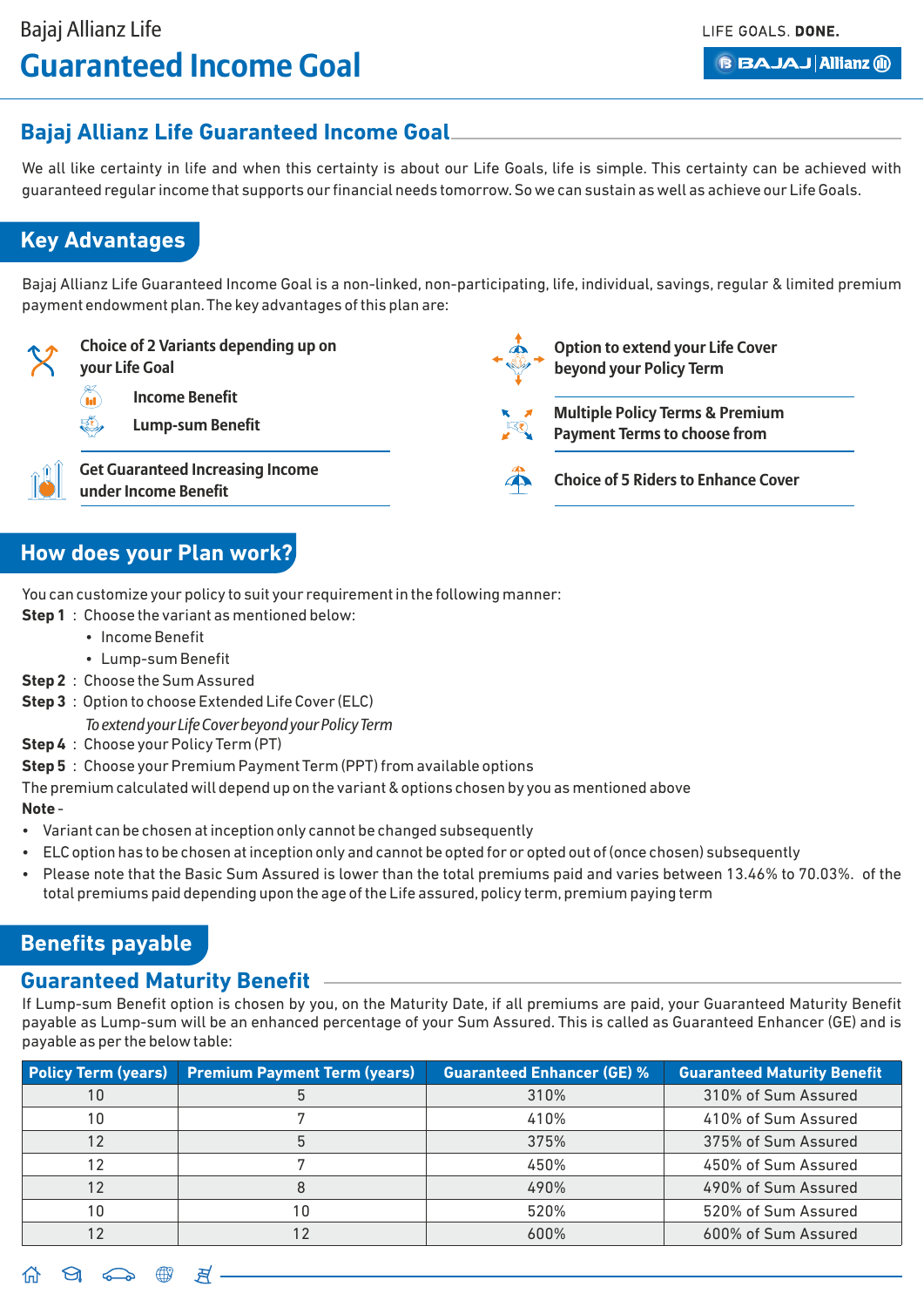LIFE GOALS, DONE.

#### **BBAJAJ Allianz (ii)**

| 15 | 5  | 380% | 380% of Sum Assured |
|----|----|------|---------------------|
| 15 |    | 455% | 455% of Sum Assured |
| 15 | 8  | 495% | 495% of Sum Assured |
| 15 | 10 | 545% | 545% of Sum Assured |
| 15 | 12 | 605% | 605% of Sum Assured |
| 20 | 5  | 385% | 385% of Sum Assured |
| 20 |    | 460% | 460% of Sum Assured |
| 20 |    | 500% | 500% of Sum Assured |
| 20 | 10 | 550% | 550% of Sum Assured |
| 20 |    | 610% | 610% of Sum Assured |

- If ELC is not chosen, the policy will terminate on the Maturity Date.
- If ELC is chosen, the policy will terminate at the end of the ELC Period.
- The Guaranteed Enhancer percentages will be applied on your Sum Assured for an in-force policy and the paid-up Sum Assured for a paid-up policy

Guaranteed Enhancer will not be available for a lapsed or surrendered policy

#### *The Guaranteed Maturity Benefit will be subject to minimum of 100% of Total Premium\* paid under the policy*

If Income Benefit option is chosen by you, on the maturity date, if all premiums are paid, your Guaranteed Maturity Benefit will be paid in yearly, half-yearly, quarterly or monthly installments (as chosen by you at the inception of the policy). These are called as Guaranteed Maturity Instalments (GMI), and will be paid at the end of the GMI year for a period equal to your Premium Payment Term (PPT). For yearly frequency the GMI will be payable as per the below table –

| <b>Guaranteed Maturity Instalment (as % of Sum Assured)</b> |                                    |                          |                          |                          |                          |                          |                |           |  |  |  |  |
|-------------------------------------------------------------|------------------------------------|--------------------------|--------------------------|--------------------------|--------------------------|--------------------------|----------------|-----------|--|--|--|--|
| <b>GMI Year</b>                                             | Policy Term / Premium Payment Term |                          |                          |                          |                          |                          |                |           |  |  |  |  |
| (Post the Policy Term)                                      | $05 - 05$                          | $10 - 05$                | $12 - 05$                | $07 - 07$                | $10 - 07$                | $12 - 07$                | $10 - 10$      | $12 - 12$ |  |  |  |  |
|                                                             | 40%                                | 40%                      | 50%                      | 45%                      | 45%                      | 55%                      | 50%            | 55%       |  |  |  |  |
| $\overline{2}$                                              | 45%                                | 45%                      | 55%                      | 50%                      | 50%                      | 60%                      | 55%            | 60%       |  |  |  |  |
| 3                                                           | 50%                                | 50%                      | 60%                      | 55%                      | 55%                      | 65%                      | 60%            | 65%       |  |  |  |  |
| 4                                                           | 55%                                | 55%                      | 65%                      | 60%                      | 60%                      | 70%                      | 65%            | 70%       |  |  |  |  |
| 5                                                           | 60%                                | 60%                      | 70%                      | 65%                      | 65%                      | 75%                      | 70%            | 75%       |  |  |  |  |
| 6                                                           | ۰                                  | -                        | $\overline{\phantom{a}}$ | 70%                      | 70%                      | 80%                      | 75%            | 80%       |  |  |  |  |
| 7                                                           |                                    | $\overline{\phantom{0}}$ |                          | 75%                      | 75%                      | 85%                      | 80%            | 85%       |  |  |  |  |
| 8                                                           |                                    | $\overline{\phantom{a}}$ | $\overline{\phantom{a}}$ | $\overline{\phantom{a}}$ | -                        | $\overline{\phantom{a}}$ | 85%            | 90%       |  |  |  |  |
| 9                                                           |                                    | $\overline{\phantom{0}}$ |                          |                          | $\overline{\phantom{0}}$ |                          | 90%            | 95%       |  |  |  |  |
| 10                                                          |                                    | ۰                        | $\overline{\phantom{a}}$ |                          | ۰                        | $\overline{a}$           | 95%            | 100%      |  |  |  |  |
| 11                                                          |                                    | $\overline{\phantom{0}}$ |                          |                          | $\overline{\phantom{0}}$ | -                        | $\overline{a}$ | 105%      |  |  |  |  |
| 12                                                          |                                    |                          |                          |                          |                          |                          |                | 110%      |  |  |  |  |

• Each subsequent installment after the first instalment will be increased by 5% as demonstrated in the table above.

- For yearly installment, the GMI will start from the policy anniversary following the Maturity Date
- For other installment frequencies, the first GMI will start immediately after elapsation of respective instalment periods i.e. half-yearly, quarterly or monthly, as opted, from the maturity date. Also for half yearly, quarterly and monthly frequencies, the below factors will be applied on the GMI % - the frequency factors as per the table below will be applied on the yearly GMI percentages mentioned as above

 $\Theta_1 \circ \!\!\!\! \circ \!\!\!\! \circ \!\!\!\! \circ \!\!\!\! \circ \!\!\!\! \circ \!\!\!\! \circ \!\!\!\! \circ \!\!\!\! \circ \!\!\!\! \circ \!\!\!\! \circ \!\!\!\! \circ \!\!\!\! \circ \!\!\!\! \circ \!\!\!\! \circ \!\!\!\! \circ \!\!\!\! \circ \!\!\!\! \circ \!\!\!\! \circ \!\!\!\! \circ \!\!\!\! \circ \!\!\!\! \circ \!\!\!\! \circ \!\!\!\! \circ \!\!\!\! \circ \!\!\!\! \circ \!\!\!\! \circ \!\!\!\! \circ \!\!\!\! \circ \!\!\!\! \circ \!\!\!\! \circ \!\!\!\$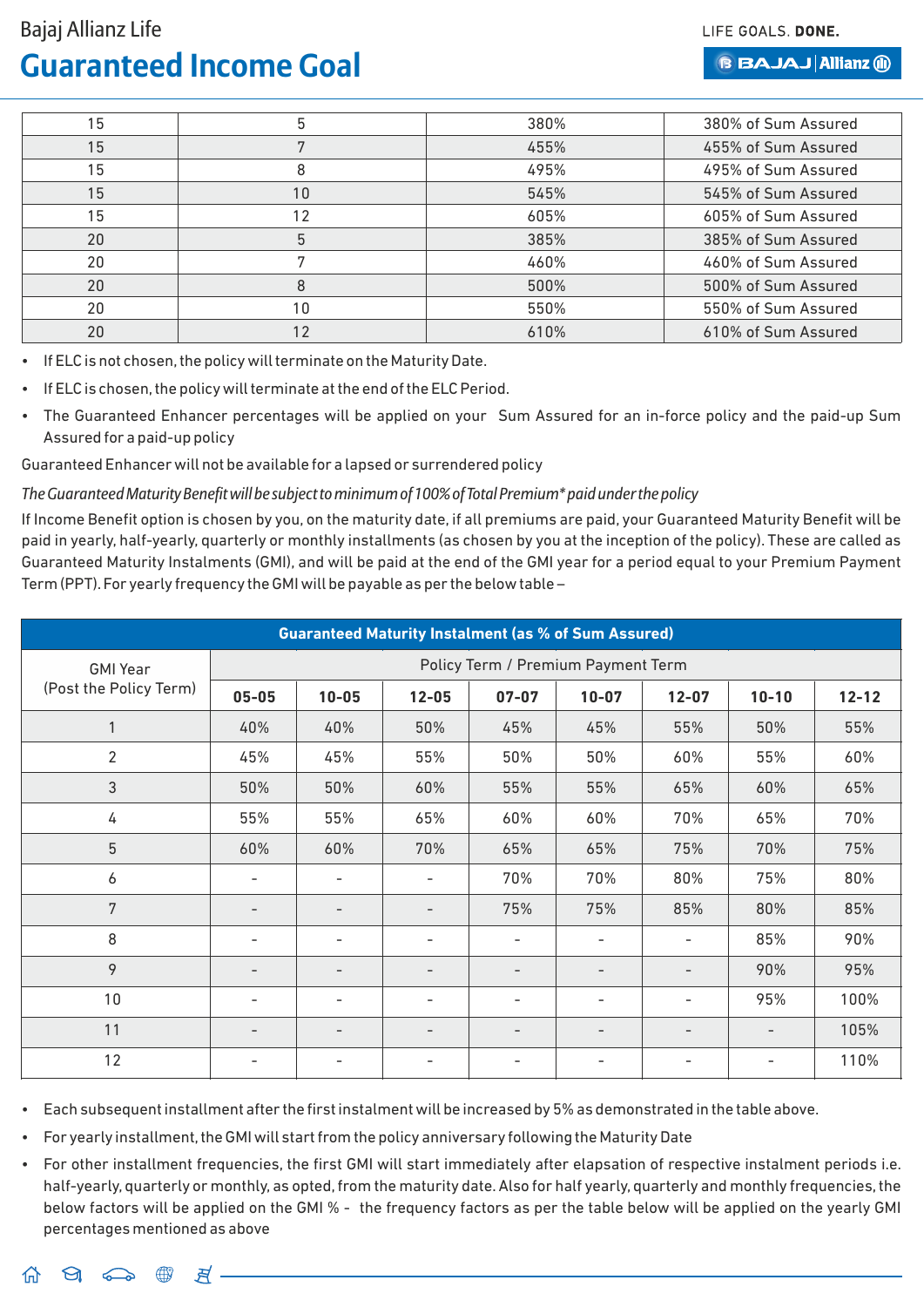LIFE GOALS, DONE.

**BBAJAJ Allianz (ii)** 

| <b>Frequency</b> | Half-yearly | Quarterly | Monthly |
|------------------|-------------|-----------|---------|
| Factor/          | 0.49        | U.Z4      | 0.08    |

- For a paid-up policy,the GMI percentages (as above) will be applied on the paid-up sum assured.
- Once the GMIs starts, the same will continue to be paid to the Life Assured and to the nominee in case of death of the Life Assured during the GMI period
- If ELC is not chosen at inception, then the risk cover will terminate on the Maturity Date and the policy will terminate on the payment of the last GMI.
- If ELC is chosen, the GMIs will be paid to you or to your nominee as the case maybe and the policy will terminate at the end of ELC period on the payment of the last GMI.
- You will have an option to change GMI frequency at any time during the Policy Term and/or the GMI period
- This feature will not be available for a lapsed policy or surrendered policy.

*The sum of all Guaranteed Maturity Instalments will be subject to minimum of 100% of total premiums paid under the policy*

## **Death Benefit**

#### **Under Lump-sum Benefit and where all due premiums have been paid**:

- i. Death Benefit during the Policy Term is the, Sum Assured on Death $^*$ , as on the date of death. The policy will terminate on payment of the Death Benefit.
- ii. Death Benefit during the ELC Period (only if chosen) (ELC Period is after the policy term) is the Sum Assured on Death $^{\ast}$  as on the date of death. The policy will terminate on payment of the Death Benefit

#### **Under Income Benefit and where all due premiums have been paid:**

- i. Death Benefit during the Policy Term is the Sum Assured on Death $^*$  as on the date of death. The policy will terminate on payment of the Death Benefit.
- ii. Death Benefit during payout period i.e.after the Policy Term is
	- If ELC is chosen then the Sum Assured on Death<sup>®</sup> will be paid. The risk cover will terminate immediately and the Policy will terminate on payment of last GMI.
	- If ELC is not chosen, then the remaining GMI will be paid. The policy will terminate on payment of last GMI

*% Sum Assured on Death is the higher of (i) 10 times Annualized Premium\*, (ii) 105% of Total Premiums\* paid as on date of death, (iii) Sum Assured.*

*\*Annualized Premium is exclusive of extra premium, rider premiums, and GST/any other applicable tax levied, subject to changes in tax laws, if any, and Total Premiums paid is equal to (Annualized Premium \* number of years for which premiums have been paid).*

*Total Premium is exclusive of extra premium, rider premiums and GST/any other applicable tax levied, subject to changes in tax laws, if any. Please note that GST/any other applicable tax levied, subject to changes in tax laws will be collected over and above the premium under the Policy.*

## **Extended Life Cover (ELC)**

At the inception of the policy, you will have the option to choose the Extended Life Cover (ELC) under the policy.

- (i) The amount of risk cover during the ELC Period is equal to the Sum Assured on Death $\mathrm{``}.$
- (ii) The ELC will start from the Maturity Date and will continue for an ELC Period equal to the duration of the PPT (in years), starting from the Maturity Date.
- (iii) In Lump Sum Benefit, on death of the Life Assured, the Sum Assured on Death $^*$  will be paid and the Policy will terminate. In Income Benefit, on death of the Life Assured, the Sum Assured on Death<sup>%</sup> will be paid, the risk cover will terminate immediately and the Policy will terminate on the payment of the last GMI.

(iv) Once chosen at inception, the ELC cannot be removed from the Policy

*% Sum Assured on Death is the higher of (i) 10 times Annualized Premium\*, (ii) 105% of total premiums\* paid as on date of death, (iii) Sum # Assured*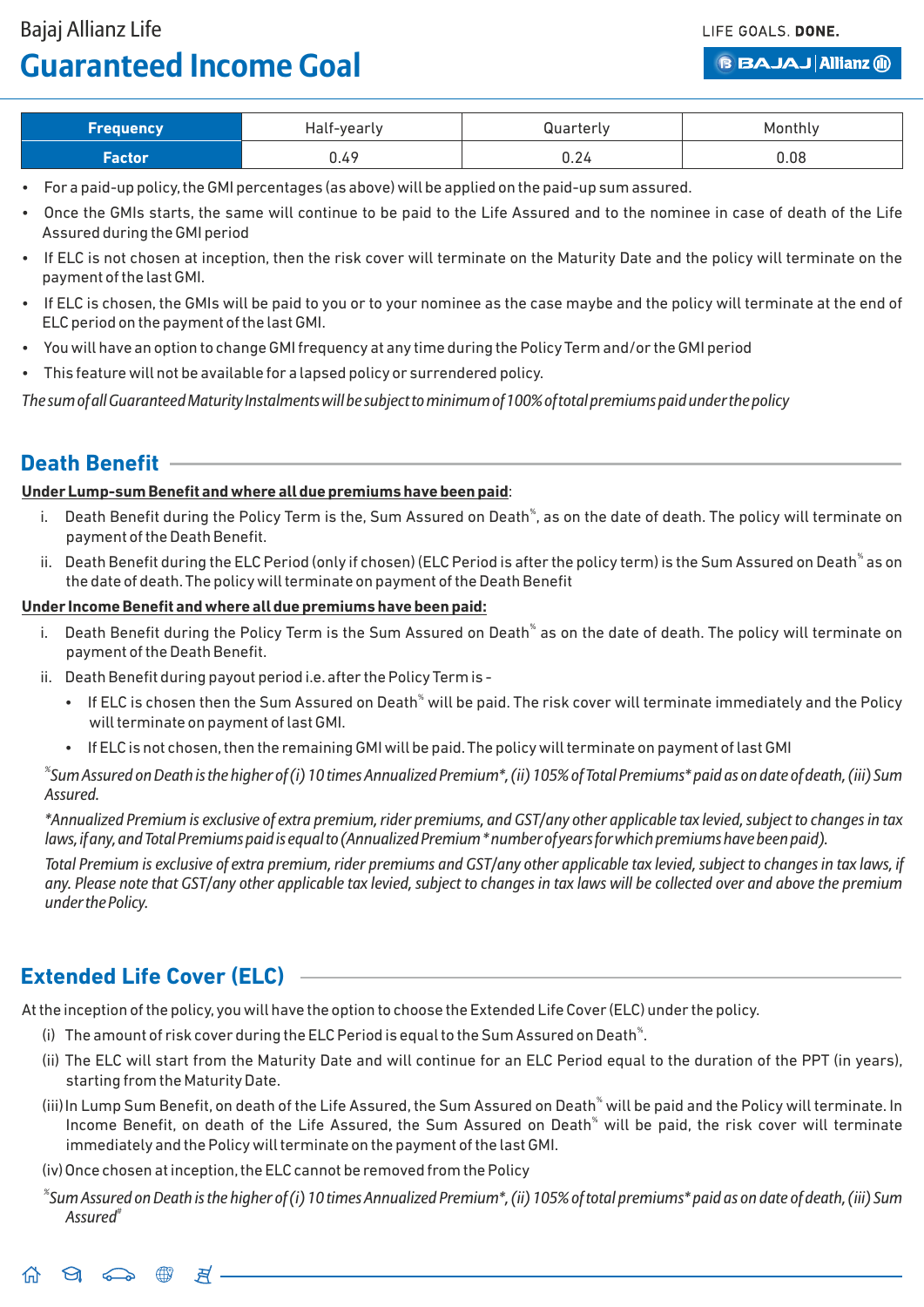**BBAJAJ Allianz (ii)** 

## **Sample Illustration**

### **Retirement Goal:**

Mr Srinivas is 50 years of age and currently working for a leading media company.He is in the last leg of his employment and he is worried about the expenses which will come every year when he is retired.He has the below concerns:

- Pensions falling short in later years of his retirement
- Zero risk appetite in that age
- Financial security for spouse

He takes Bajaj Allianz Life Guaranteed Income Goal (Without ELC) for ₹1 lac premium. He opts for Income benefit with policy term of 12 years & premium payment term of 12 years without Extended Life Cover where the Sum Assured is ₹ 2,31,939. Let's see how does the benefit works out for him.

| <b>Policy Year</b> | <b>Life Assured's Age</b><br>(During the Year) | Annualized Premium (₹)<br>(During the Year) | Income Benefit (₹)<br>(End Of Year) | Death Benefit (₹)<br>(End Of Year) |
|--------------------|------------------------------------------------|---------------------------------------------|-------------------------------------|------------------------------------|
| $\mathbf 0$        | 50                                             | 1,00,000                                    |                                     | 10,00,000                          |
| $\mathbf{1}$       | 51                                             | 1,00,000                                    |                                     | 10,00,000                          |
| $\overline{2}$     | 52                                             | 1,00,000                                    |                                     | 10,00,000                          |
| $\mathfrak{S}$     | 53                                             | 1,00,000                                    |                                     | 10,00,000                          |
| $\sqrt{4}$         | 54                                             | 1,00,000                                    |                                     | 10,00,000                          |
| $\sqrt{5}$         | 55                                             | 1,00,000                                    |                                     | 10,00,000                          |
| $\boldsymbol{6}$   | 56                                             | 1,00,000                                    |                                     | 10,00,000                          |
| $\sqrt{7}$         | 57                                             | 1,00,000                                    |                                     | 10,00,000                          |
| 8                  | 58                                             | 1,00,000                                    |                                     | 10,00,000                          |
| $\mathcal{P}$      | 59                                             | 1,00,000                                    |                                     | 10,50,000                          |
| 10                 | 60                                             | 1,00,000                                    |                                     | 11,55,000                          |
| 11                 | 61                                             | 1,00,000                                    |                                     | 12,60,000                          |
| 12                 | 62                                             |                                             | 1,27,567                            |                                    |
| 13                 | 63                                             |                                             | 1,39,163                            |                                    |
| 14                 | 64                                             |                                             | 1,50,760                            |                                    |
| 15                 | 65                                             |                                             | 1,62,357                            |                                    |
| 16                 | 66                                             |                                             | 1,73,954                            |                                    |
| 17                 | 67                                             |                                             | 1,85,551                            |                                    |
| 18                 | 68                                             |                                             | 1,97,148                            |                                    |
| 19                 | 69                                             |                                             | 2,08,745                            |                                    |
| 20                 | 70                                             |                                             | 2,20,342                            |                                    |
| 21                 | 71                                             |                                             | 2,31,939                            |                                    |
| 22                 | $72\,$                                         |                                             | 2,43,536                            |                                    |
| 23                 | $73\,$                                         |                                             | 2,55,133                            |                                    |
| <b>Total</b>       | $\overline{\phantom{0}}$                       | $\overline{a}$                              | 22,96,198                           | $\qquad \qquad \blacksquare$       |

The total premium that Srinivas will pay over 12 years is  $\bar{\tau}$ 12,00,000 for a chosen Sum Assured of  $\bar{\tau}$ 2,31,939; to receive a total Income Benefit of  $\bar{\tau}$  22,96,198 over 12 years

 $\begin{picture}(160,170) \put(0,0){\makebox(0,0){$B$}} \put(15,0){\makebox(0,0){$B$}} \put(15,0){\makebox(0,0){$B$}} \put(15,0){\makebox(0,0){$B$}} \put(15,0){\makebox(0,0){$B$}} \put(15,0){\makebox(0,0){$B$}} \put(15,0){\makebox(0,0){$B$}} \put(15,0){\makebox(0,0){$B$}} \put(15,0){\makebox(0,0){$B$}} \put(15,0){\makebox(0,0){$B$}} \put(15,0){$ 夼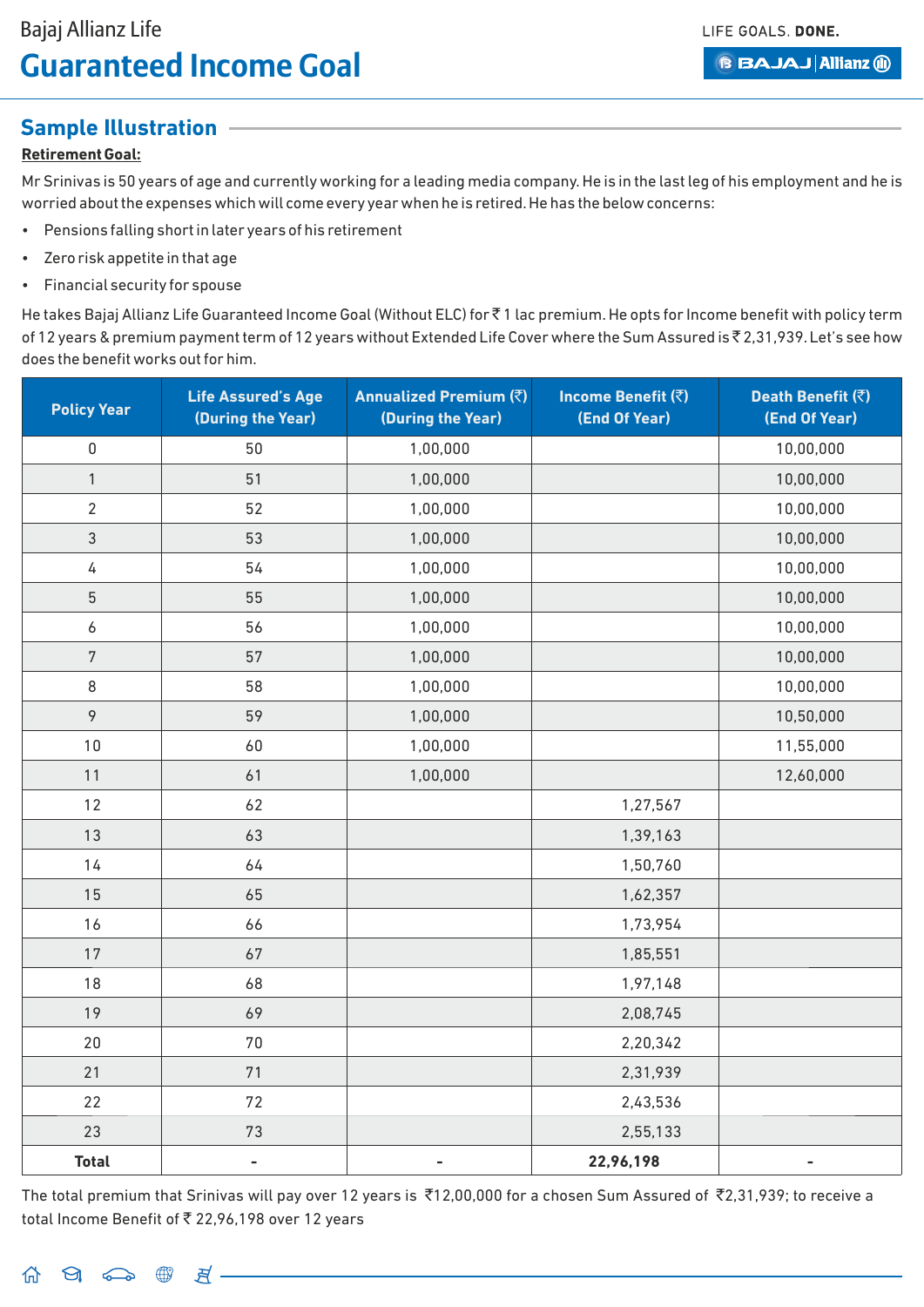**BBAJAJ Allianz (ii)** 

### **Child Education Goal:**

Deepak is 35 years of age and is an IT professional. He has a small baby boy of 5 years age and he is worried about the expenses which will come every year in regards of his education.The worry is:

- No specific time horizon
- Ever increasing education cost
- Zero risk appetite
- Financial security for his son in his absence

He takes Bajaj Allianz Life Guaranteed Income Goal (With ELC) for ₹1 lac premium. He opts for Income benefit with policy term of 10 years & premium payment term of 7 years where the Sum Assured is ₹2,84,777. He has also opted for Extended Life Cover. So that once his son turns 16 years, his income flow begins. Let's see how does the benefit works out for him.

| <b>Policy Year</b> | <b>Life Assured's Age</b><br>(During the Year) | Annualized Premium (₹)<br>(During the Year) | <b>Income Benefit (₹)</b><br>(End Of Year) | Death Benefit (₹)<br>(End Of Year) |
|--------------------|------------------------------------------------|---------------------------------------------|--------------------------------------------|------------------------------------|
| $\mathbf 0$        | 35                                             | 1,00,000                                    |                                            | 10,00,000                          |
| 1                  | 36                                             | 1,00,000                                    |                                            | 10,00,000                          |
| $\overline{2}$     | 37                                             | 1,00,000                                    |                                            | 10,00,000                          |
| $\mathfrak{Z}$     | 38                                             | 1,00,000                                    |                                            | 10,00,000                          |
| $\overline{4}$     | 39                                             | 1,00,000                                    |                                            | 10,00,000                          |
| $5\phantom{.0}$    | 40                                             | 1,00,000                                    |                                            | 10,00,000                          |
| 6                  | 41                                             | 1,00,000                                    |                                            | 10,00,000                          |
| 7                  | 42                                             |                                             |                                            | 10,00,000                          |
| $\,8\,$            | 43                                             |                                             |                                            | 10,00,000                          |
| 9                  | 44                                             |                                             |                                            | 10,00,000                          |
| $10$               | 45                                             |                                             | 1,28,150                                   | 10,00,000                          |
| 11                 | 46                                             |                                             | 1,42,389                                   | 10,00,000                          |
| 12                 | 47                                             |                                             | 1,56,627                                   | 10,00,000                          |
| 13                 | 48                                             |                                             | 1,70,866                                   | 10,00,000                          |
| 14                 | 49                                             |                                             | 1,85,105                                   | 10,00,000                          |
| 15                 | 50                                             |                                             | 1,99,344                                   | 10,00,000                          |
| 16                 | 51                                             |                                             | 2,13,583                                   | 10,00,000                          |
| <b>Total</b>       | $\overline{\phantom{a}}$                       | $\overline{\phantom{a}}$                    | 11,96,064                                  | $\overline{\phantom{a}}$           |

The total premium that Deepak will pay over 7 years is  $\bar{z}$  7,00,000 for a chosen Sum Assured of  $\bar{z}$  2,84,777; to receive a total Income Benefit of `11,96,064 over 7 years

### **Fund in need Goal:**

Ritesh is 35 years of age and runs a book store. He has currently rented a shop and plans to purchase a small shop of his own in future.The worry is:

- No immediate liquid funds
- Increasing property cost
- Zero risk appetite
- Financial security for his family in his absence

He takes Bajaj Allianz Life Guaranteed Income Goal (Without ELC) for ₹1 lac premium. He opts for Lump sum benefit with policy term of 10 years & premium payment term of 5 years where the Sum Assured is ₹ 2,36,518. Let's see how does the benefit works out for him.

 $\Theta_1 \circledcirc\hspace{0.1cm} \oplus \hspace{0.1cm} \oplus \hspace{0.1cm} \oplus \hspace{0.1cm} \hspace{0.1cm} \neq -$ 夼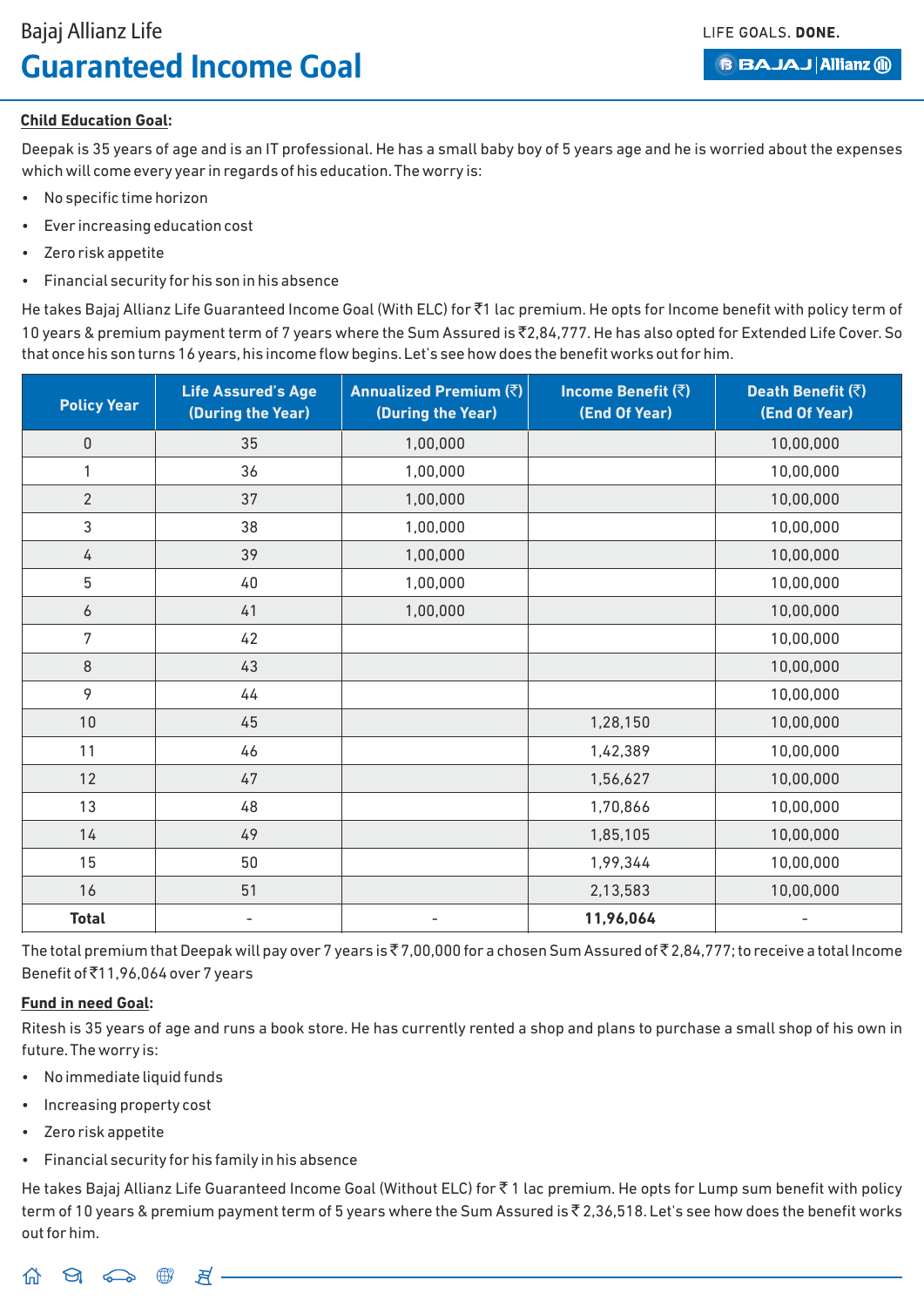LIFE GOALS. DONE.

## Bajaj Allianz Life **Guaranteed Income Goal**

**BBAJAJ Allianz (ii)** 

| <b>Policy Year</b> | <b>Life Assured's Age</b><br>(During the Year) | Annualized Premium (₹)<br>(During the Year) | <b>Maturity Benefit (₹)</b><br>(End Of Year) | Death Benefit (₹)<br>(End Of Year) |
|--------------------|------------------------------------------------|---------------------------------------------|----------------------------------------------|------------------------------------|
| $\pmb{0}$          | 35                                             | 1,00,000                                    | $\overline{\phantom{a}}$                     | 10,00,000                          |
|                    | 36                                             | 1,00,000                                    |                                              | 10,00,000                          |
| $\overline{2}$     | 37                                             | 1,00,000                                    | $\overline{\phantom{a}}$                     | 10,00,000                          |
| 3                  | 38                                             | 1,00,000                                    | $\overline{\phantom{a}}$                     | 10,00,000                          |
| 4                  | 39                                             | 1,00,000                                    | $\overline{\phantom{a}}$                     | 10,00,000                          |
| 5                  | 40                                             | $\overline{\phantom{a}}$                    | $\overline{\phantom{a}}$                     | 10,00,000                          |
| $\boldsymbol{6}$   | 41                                             |                                             | $\overline{\phantom{a}}$                     | 10,00,000                          |
| 7                  | 42                                             |                                             |                                              | 10,00,000                          |
| $8\,$              | 43                                             | $\qquad \qquad$                             | $\overline{\phantom{a}}$                     | 10,00,000                          |
| 9                  | 44                                             | $\overline{\phantom{a}}$                    | ۰                                            | 10,00,000                          |
| 10                 | 45                                             |                                             | 7,33,205                                     | 10,00,000                          |
| <b>Total</b>       |                                                |                                             | 7,33,205                                     |                                    |

The total premium that Ritesh will pay over 5 years is  $\bar{\tau}$  5,00,000 for a chosen Sum Assured of  $\bar{\tau}$  2,36,518; to receive a total Lumpsum Benefit of  $\bar{\mathfrak{c}}$  7,33,205 at the end of the 10<sup>th</sup> year

*1) The death benefit will be receivable by the nominee(s)/beneficiaries*

*2) The premiums mentioned above are exclusive of any extra premium loading and Goods & Service Tax/any other applicable tax levied, subject to changes in tax laws.*

|                |                  |           |            |        | Sample Premium for a Male Life with Sum Assured of ₹1 Lac |        |        |  |  |  |
|----------------|------------------|-----------|------------|--------|-----------------------------------------------------------|--------|--------|--|--|--|
| <b>Variant</b> | <b>ELC Opted</b> | <b>PT</b> | <b>PPT</b> |        | Age (years)                                               |        |        |  |  |  |
|                | (Yes/No)         |           |            | 18     | 35                                                        | 45     | 55     |  |  |  |
|                |                  | 10        | 5          | 42,339 | 42,697                                                    | 44,039 | 47,975 |  |  |  |
| Lump-sum       | <b>No</b>        | 10        | 7          | 41,331 | 41,528                                                    | 42,288 | 44,498 |  |  |  |
|                |                  | 12        | 5          | 45,231 | 45,676                                                    | 47,306 | 52,259 |  |  |  |
|                | <b>Yes</b>       | 10        | 5          | 42,755 | 43,838                                                    | 46,948 | 56,611 |  |  |  |
|                |                  | 10        | 7          | 41,743 | 42,713                                                    | 45,166 | 52,273 |  |  |  |
|                |                  | 12        | 5          | 45,635 | 46,991                                                    | 50,607 | 62,416 |  |  |  |
|                |                  | 10        | 5          | 28,946 | 29,194                                                    | 30,124 | 32,848 |  |  |  |
|                | <b>No</b>        | 10        | 7          | 34,556 | 34,728                                                    | 35,387 | 37,295 |  |  |  |
| <b>Income</b>  |                  | 12        | 5          | 30,830 | 31,143                                                    | 32,287 | 35,762 |  |  |  |
|                |                  | 10        | 5          | 29,136 | 29,882                                                    | 32,025 | 38,708 |  |  |  |
|                | <b>Yes</b>       | 10        | 7          | 34,793 | 35,645                                                    | 37,800 | 44,108 |  |  |  |
|                |                  | 12        | 5          | 31,010 | 31,956                                                    | 34,482 | 42,780 |  |  |  |

*The premiums mentioned above are exclusive of any extra premium loading and Goods & Service Tax/any other applicable tax levied, subject to changes in tax laws*

 $\Theta_1 \circledcirc \bullet \circledast \circledast =$ 奋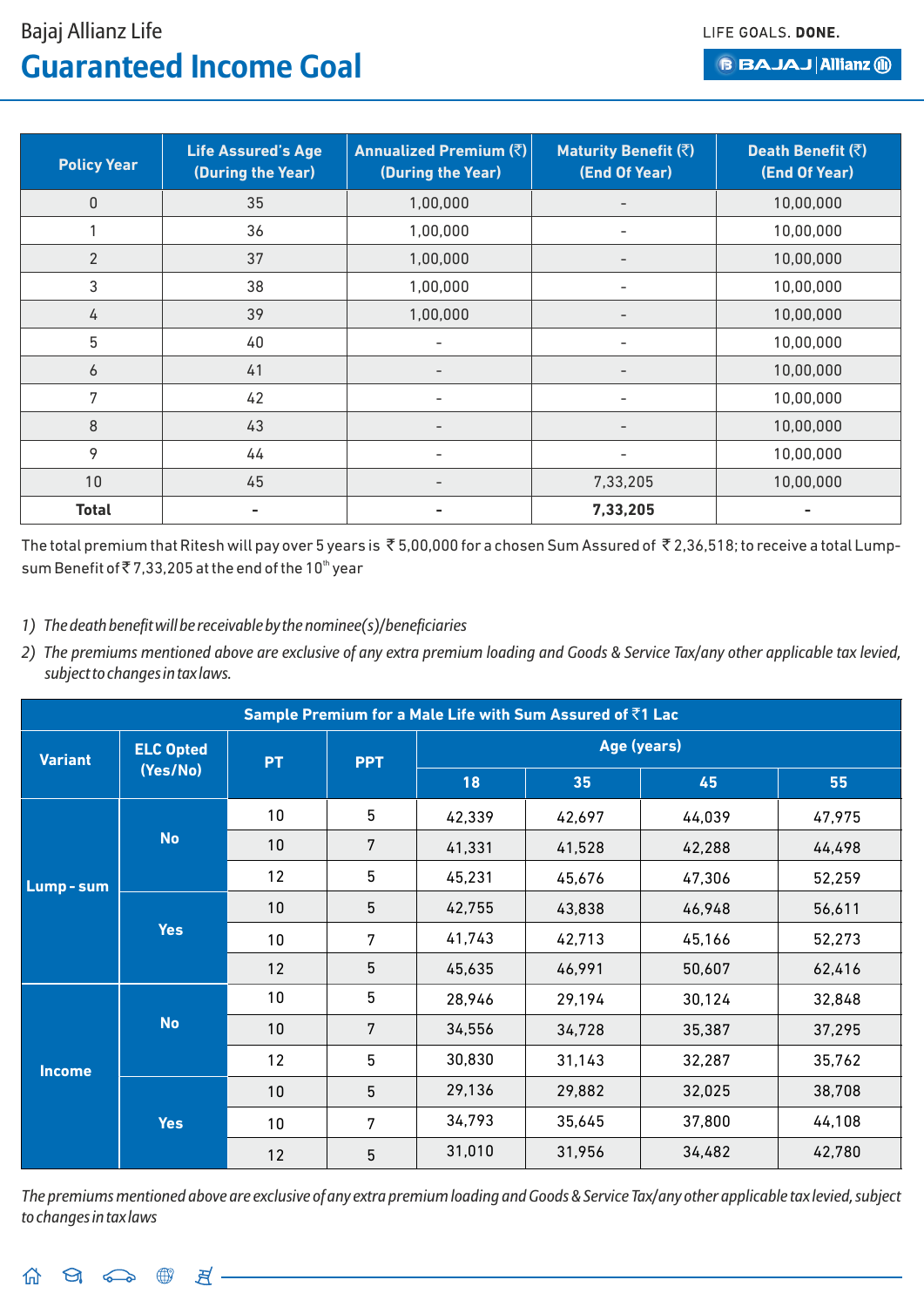LIFE GOALS, DONE.

**BBAJAJ Allianz (ii)** 

### **Surrender**

- You can surrender the policy anytime during the Policy Term under Lumpsum benefit and anytime up to the end of GMI period under Income benefit
- Surrender Benefit will be available under the policy if:
- $\triangleright$  at least two (2) full years' premiums have been paid
- The surrender benefit will be higher of the Guaranteed Surrender Value (GSV) or the Special Surrender Value (SSV).
- GSV factors are as per table below GSV factor will be applied on the total premiums received on the date of surrender, where premiums taken are excluding extra premiums & rider premiums,if any,to arrive at the GSV.

| PT/PPTs                    |        | <b>Policy Surrender Year</b> |     |     |              |         |           |           |           |           |           |         |      |     |     |     |     |     |     |
|----------------------------|--------|------------------------------|-----|-----|--------------|---------|-----------|-----------|-----------|-----------|-----------|---------|------|-----|-----|-----|-----|-----|-----|
|                            |        |                              | 4   |     | <sub>6</sub> |         | 8         |           | 10        | 11        | 12        | 13      | 14   | 15  | 6   | 17  | 18  | 19  | 20  |
| 5/5                        | 30%    | 35%                          | 90% | 90% | N.A.         | N.A.    | N.A.      | N.A.      | N.A.      | N.A.      | N.A.      | N.A     | IN.A | N.A | N.A | N.A | N.A | N.A | N.A |
| 7/7                        | 30%    | 35%                          | 50% | 50% | 90%          | 90%     | <b>NA</b> | <b>NA</b> | <b>NA</b> | <b>NA</b> | <b>NA</b> | N.A     | N.A  | N.A | N.A | N.A | N.A | N.A | N.A |
| 10/5, 10/7 and 10/10       | 30%    | 35%                          | 50% | 50% |              | 50% 50% | 60%       | 90%       | 90%       | <b>NA</b> | <b>NA</b> | N.A     | N.A  | N.A | N.A | N.A | N.A | N.A | N.A |
| 12/5, 12/7 12/8, and 12/12 | 30%    | 35%                          | 50% | 50% | 50%          | 50%     | 60%       | 60%       | 70%       | 90%       | 90%       | N.A     | N.A  | N.A | N.A | N.A | N.A | N.A | N.A |
| 15/5,15/7,15/8,15/10,15/12 | $30\%$ | 35%                          | 50% | 50% |              | 50% 50% | 60%       | 60%       |           | 70% 75%   | 80%       | 85% 90% |      | 90% | N.A | N.A | N.A | N.A | N.A |
| 20/5.20/7.20/8.20/10.20/12 | 30%    | 35%                          | 50% | 50% | 50%          | 50%     | 60%       | 60%       | 65%       | 65%       | 70%       | 70% 75% |      | 75% | 80% | 80% | 85% | 90% | 90% |

The SSV will be sum of SSV1 & SSV2

- The amount of SSV1 will be arrived at by multiplying the paid-up sum assured on death with the SSV1 factor.
- For Variant 1 Lump Sum Benefit, the amount of SSV2 will be arrived at by multiplying the paid-up sum assured with Guaranteed Enhancer% and SSV2 factor.

|                  | <b>Sample SSV Factors (Lumpsum Benefit)</b> |                          |                          |          |          |          |          |  |  |  |  |  |
|------------------|---------------------------------------------|--------------------------|--------------------------|----------|----------|----------|----------|--|--|--|--|--|
| Outstanding      |                                             | PT/PPT                   |                          |          |          |          |          |  |  |  |  |  |
| Term             | 10/5                                        | 10/7                     | 10/10                    | 12/5     | 12/7     | 12/8     | 12/12    |  |  |  |  |  |
| SSV <sub>1</sub> |                                             |                          |                          |          |          |          |          |  |  |  |  |  |
|                  | 0.000824                                    | 0.000824                 | 0.000824                 | 0.000852 | 0.000852 | 0.000852 | 0.000852 |  |  |  |  |  |
| 6                | 0.003173                                    | 0.003173                 | 0.003173                 | 0.003253 | 0.003253 | 0.003253 | 0.003253 |  |  |  |  |  |
| 11               | -                                           | $\overline{\phantom{a}}$ | $\overline{\phantom{a}}$ | 0.003972 | 0.003972 | 0.003972 | 0.003972 |  |  |  |  |  |
|                  |                                             |                          | SSV <sub>2</sub>         |          |          |          |          |  |  |  |  |  |
|                  | 0.832576                                    | 0.832576                 | 0.832576                 | 0.832550 | 0.832550 | 0.832550 | 0.832550 |  |  |  |  |  |
| 6                | 0.333125                                    | 0.333125                 | 0.333125                 | 0.333079 | 0.333079 | 0.333079 | 0.333079 |  |  |  |  |  |
| 11               |                                             |                          |                          | 0.133301 | 0.133301 | 0.133301 | 0.133301 |  |  |  |  |  |

|             | <b>Sample SSV Factors (Lumpsum Benefit)</b> |          |          |                       |          |          |                   |          |                          |                       |  |  |  |
|-------------|---------------------------------------------|----------|----------|-----------------------|----------|----------|-------------------|----------|--------------------------|-----------------------|--|--|--|
| Outstanding |                                             | PT/PPT   |          |                       |          |          |                   |          |                          |                       |  |  |  |
| Term        | 15/5                                        | 15/7     | 15/8     | 15/10                 | 15/12    | 20/5     | 20/7              | 20/8     | 20/10                    | 20/12                 |  |  |  |
| SSV1        |                                             |          |          |                       |          |          |                   |          |                          |                       |  |  |  |
|             | 0.000929                                    | 0.000929 | 0.000929 | 0.000929              | 0.000929 | 0.001216 | 0.001216          | 0.001216 | 0.001216                 | 0.001216              |  |  |  |
| 6           | 0.003416                                    | 0.003416 | 0.003416 | 0.003416              | 0.003416 | 0.004091 | 0.004091          | 0.004091 | 0.004091                 | 0.004091              |  |  |  |
| 11          | 0.00421                                     | 0.00421  | 0.00421  | 0.00421               | 0.00421  | 0.004681 | 0.004681          | 0.004681 | 0.004681                 | 0.004681              |  |  |  |
|             |                                             |          |          | SSV <sub>2</sub>      |          |          |                   |          |                          |                       |  |  |  |
|             | 0.832478                                    | 0.832478 | 0.832478 | 0.832478              | 0.832478 | 0.832210 | 0.832210          | 0.832210 | $0.832210$ $0.832210$    |                       |  |  |  |
| 6           | 0.332976                                    | 0.332976 | 0.332976 | 0.332976              | 0.332976 | 0.332553 | 0.332553          | 0.332553 | $0.332553 \mid 0.332553$ |                       |  |  |  |
| 11          | 0.133228                                    | 0.133228 |          | $0.133228$ $0.133228$ | 0.133228 | 0.133015 | 0.133015 0.133015 |          |                          | $0.133015$ $0.133015$ |  |  |  |

 $\Theta_1$   $\Longleftrightarrow$   $\oplus$   $\mathbb{R}$ . 奋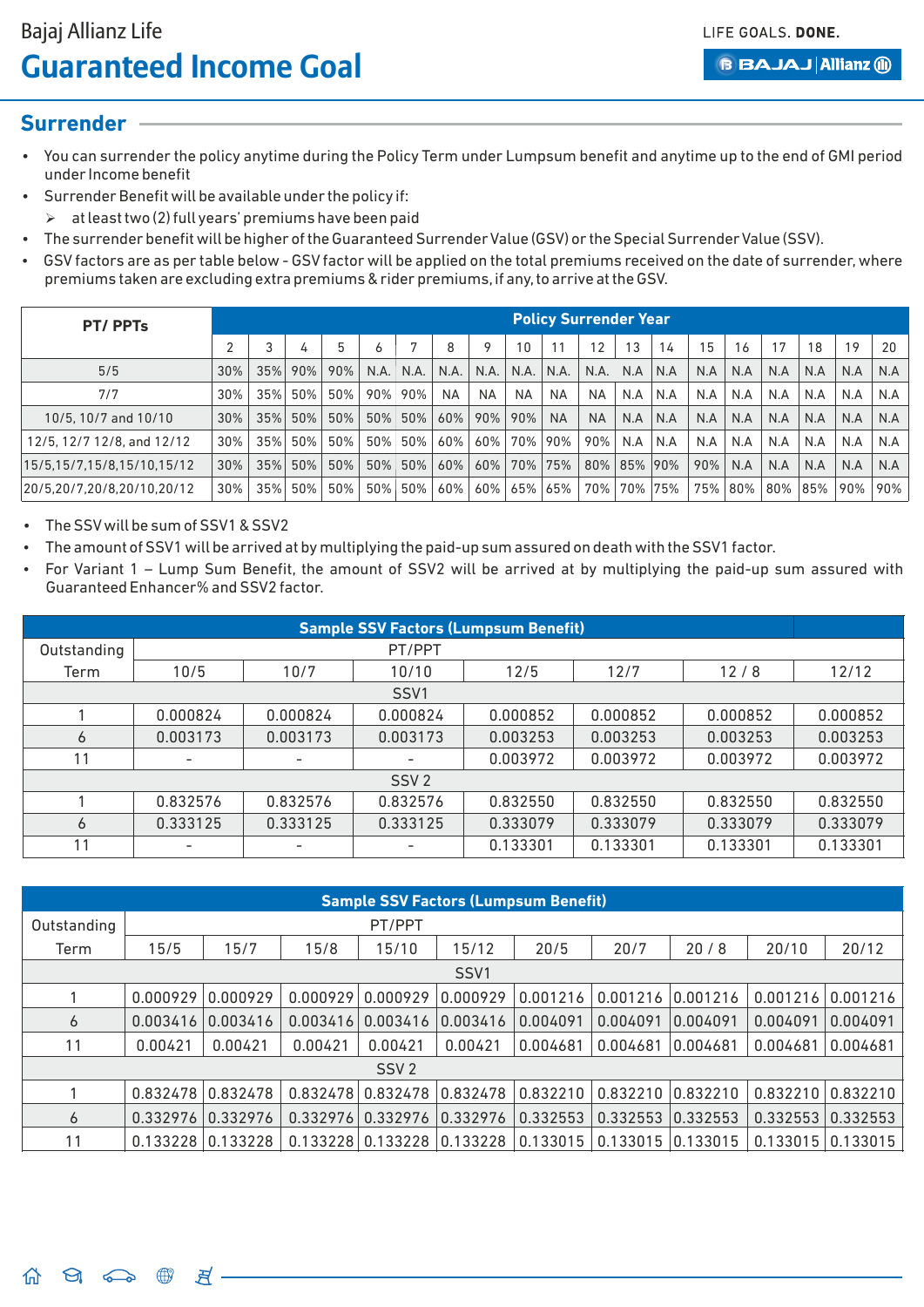LIFE GOALS, DONE.

## Bajaj Allianz Life **Guaranteed Income Goal**

**BBAJAJ Allianz (ii)** 

- For Variant 2 Income Benefit,
	- I. If you surrender during the policy term, the amount of SSV2 will be arrived at by multiplying the present value factor (as at the end of the policy term) of sum of all outstanding paid-up GMIs with the SSV2 factor.
	- ii. If the surrender is during the GMI period in a paid-up policy, then present value of sum of all outstanding paid up GMIs would be paid as surrender benefit.
	- iii. If the surrenders is during the GMI period in a policy where all premiums have been paid, the present value of all outstanding GMIs would be paid as surrender benefit

|             | <b>Sample SSV Factors (Income Benefit)</b> |                          |                          |                  |          |          |          |          |  |  |  |  |  |
|-------------|--------------------------------------------|--------------------------|--------------------------|------------------|----------|----------|----------|----------|--|--|--|--|--|
| Outstanding |                                            | PT/PPT                   |                          |                  |          |          |          |          |  |  |  |  |  |
| Term        | 5/5                                        | 7/7                      | 10/5                     | 10/10            | 12/5     | 12/7     | 12/12    |          |  |  |  |  |  |
| SSV1        |                                            |                          |                          |                  |          |          |          |          |  |  |  |  |  |
|             | 0.000691                                   | 0.000766                 | 0.000824                 | 0.000824         | 0.000824 | 0.000852 | 0.000852 | 0.000852 |  |  |  |  |  |
| 6           | $\overline{\phantom{0}}$                   | 0.002455                 | 0.003173                 | 0.003173         | 0.003173 | 0.003253 | 0.003253 | 0.003253 |  |  |  |  |  |
| 11          | ٠                                          | $\overline{\phantom{a}}$ | $\overline{\phantom{a}}$ |                  |          | 0.003972 | 0.003972 | 0.003972 |  |  |  |  |  |
|             |                                            |                          |                          | SSV <sub>2</sub> |          |          |          |          |  |  |  |  |  |
|             | 0.666095                                   | 0.768553                 | 0.832576                 | 0.832576         | 0.832576 | 0.832550 | 0.832550 | 0.832550 |  |  |  |  |  |
| 6           |                                            | 0.206134                 | 0.333125                 | 0.333125         | 0.333125 | 0.333079 | 0.333079 | 0.333079 |  |  |  |  |  |
| 11          | $\overline{\phantom{0}}$                   | $\overline{\phantom{a}}$ | -                        |                  |          | 0.133301 | 0.133301 | 0.133301 |  |  |  |  |  |

The SSV1 & SSV2, and present value factors are not guaranteed and company will review these factors from time to time, subject to IRDAI approval.

## **Features**

### **Riders**

You can enjoy extra coverage during the policy term by choosing the optional additional rider benefits at a nominal extra cost. The riders available with Bajaj Allianz Life Guaranteed Income Goal are:

- 1. Bajaj Allianz Accidental Death Benefit Rider (UIN:116B034V02)
- 2. Bajaj Allianz Accidental Permanent Total/Partial Disability Benefit Rider (UIN:116B036V02)
- 3. Bajaj Allianz Critical Illness Benefit Rider (UIN:116B035V02)
- 4. Bajaj Allianz Family Income Benefit Rider (UIN:116B037V02)
- 5. Bajaj Allianz Waiver of Premium Benefit Rider (UIN: 116B031V02)

Please refer to respective rider sales literature or visit Company website or consult your "Insurance Consultant" for more details and eligibility conditions.

*For policies purchased from POS channel, riders would not be available.*

### **Loan**

You may avail loan under your policy, provided that your policy has acquired a surrender benefit. Loan is available during the policy term, but not during the ELC Period (if chosen). The maximum loan amount granted (cumulatively) shall be up to 70% of the surrender benefit available under your policy as on date of the loan request being considered. Loan interest rate shall be compounding half-yearly, with applicable rates determined by the Company from time-to-time. The current loan rate of interest is 9% p.a. compounding half-yearly

On death, surrender or maturity, the outstanding policy loan plus interest, as on the date of death/ surrender /maturity, will be deducted from the death/ surrender /Guaranteed Maturity Benefit payable. In Variant 2 – Income Benefit, each due GMI/ Paid—up GMI will be adjusted against any loan outstanding at that time.

*Note: The loan interest rate will be benchmarked to the G-Sec based on the information from Financial Benchmark India Private Ltd (FBIL). It will be equal to [10-year G-Sec yield PLUS 2%] rounded-up to the next full interest rate. The loan interest rate will be reviewed on an annual basis. Any change in bases used for determination of applicable interest rate will be subject to prior approval of IRDAI.*

 $\Theta_1 \circ \bullet \circ \bullet \circ \bullet \circ \bullet = A$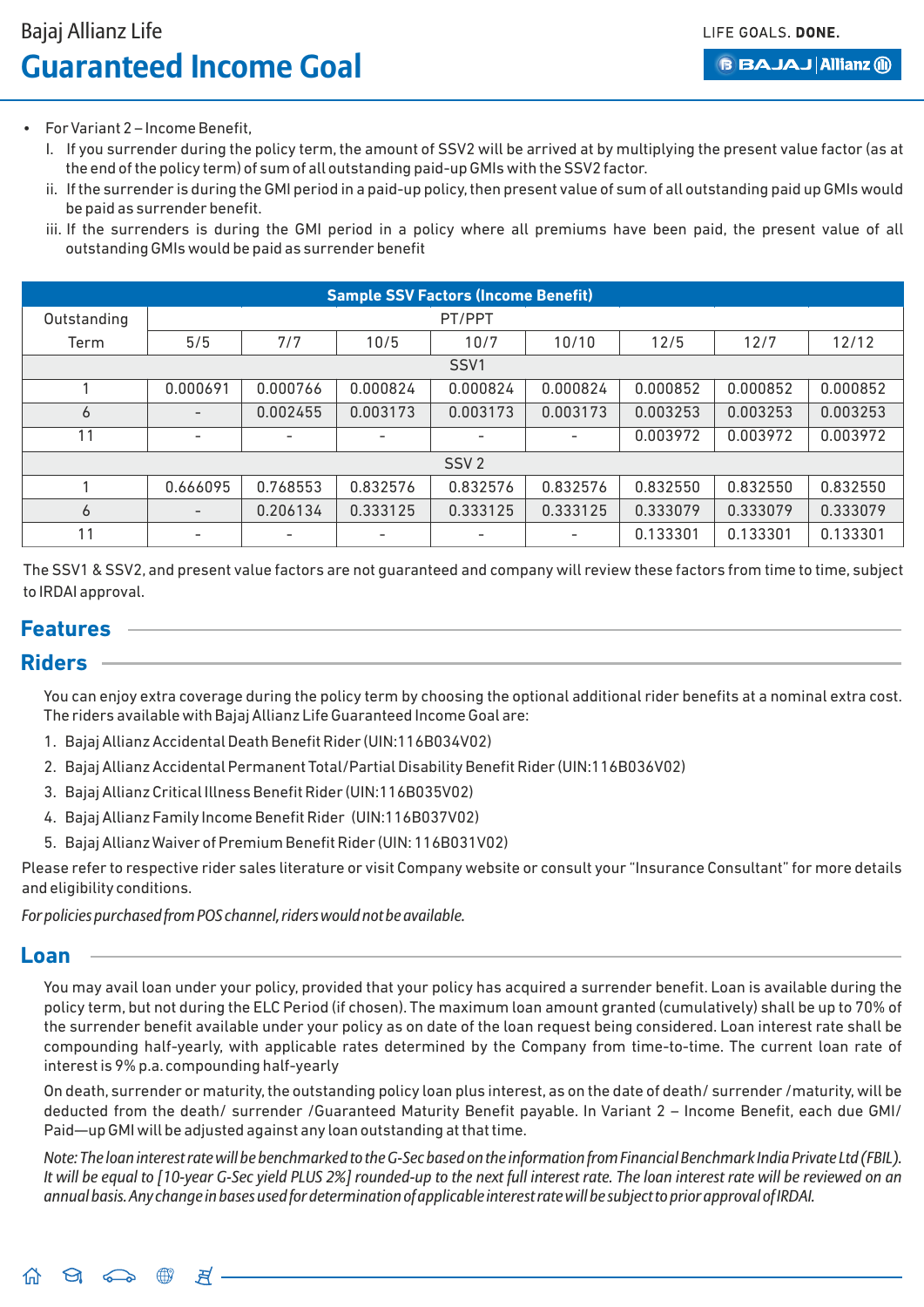## **Alteration of Premium Paying Frequency**

You will have the option to change the prevailing premium payment frequency under this policy at any policy anniversary, subject to the availability of the frequency and subject to the minimum modal premiums applicable under product then. The frequency factors are:

| Premium frequency $^\top$    | <b>Monthly</b> | <b>Quarterly</b> | <b>Half yearly</b> | Yearly |
|------------------------------|----------------|------------------|--------------------|--------|
| Frequency Factor (frequency) | 0.09           | 0.26             | 0.51               | 1.00   |

The quarterly and monthly mode will be allowed only under auto-debit process (as per the approved RBI facilities)

## **High Sum Assured Rebate (HSAR)**

High sum assured rebate (HSAR) on premium will be offered for all policies where the sum assured exceeds the minimum Sum

Assured of  $\bar{z}$  1 Lakh under the product, for each additional  $\bar{z}$ 1000 sum assured over the above.

#### **Lumpsum Benefit**:

| <b>PT-PPT</b>      | $10 - 5$     |          | $10 - 7$ | $10 - 10$ |      | $12 - 5$     |          | $12 - 7$ |      | $12 - 8$ |           | $12 - 12$ |           |
|--------------------|--------------|----------|----------|-----------|------|--------------|----------|----------|------|----------|-----------|-----------|-----------|
| <b>Without ELC</b> | 7.25         |          | 5.75     | 4.75      |      | 8.00<br>6.40 |          |          | 6.40 |          | 5.00      |           |           |
| <b>With ELC</b>    | 8.50<br>7.20 |          |          | 6.40      | 9.40 |              | 8.00     |          |      | 8.00     |           | 6.50      |           |
|                    |              |          |          |           |      |              |          |          |      |          |           |           |           |
| PT-PPT             | $15 - 5$     | $15 - 7$ | $15 - 8$ | $15 - 10$ |      | $15 - 12$    | $20 - 5$ | $20 - 7$ |      | $20 - 8$ | $20 - 10$ |           | $20 - 12$ |
| <b>Without ELC</b> | 8.00         | 6.40     | 6.40     | 4.75      |      | 5.00         | 8.00     | 6.40     |      | 6.40     | 4.75      |           | 5.00      |
| <b>With ELC</b>    | 9.40         | 8.00     | 8.00     | 6.40      |      | 6.50         | 9.40     | 8.00     |      | 8.00     | 6.40      |           | 6.50      |

#### **Income Benefit:**

| <b>PT-PPT</b>      | $5 - 5$ | $7 - 7$ | $10 - 5$ | $10 - 7$ | $10 - 10$ | $12 - 5$ | $12 - 7$ | $12 - 12$ |
|--------------------|---------|---------|----------|----------|-----------|----------|----------|-----------|
| <b>Without ELC</b> | 6.75    | 6.50    | 8.75     | 7.40     | 6.50      | 9.70     | 8.00     | 6.75      |
| <b>With ELC</b>    | 7.30    | 7.20    | 9.80     | 8.20     | 7.40      | 10.90    | 9.00     | 8.00      |

## **Tax Benefits**

Premium paid, Survival Benefit, Maturity Benefit, Surrender Benefit and Death Benefit may be eligible for tax benefits as per extant Income Tax Act, subject to the provision stated therein.You are requested to consult your tax consultant and obtain independent advice for eligibility and before claiming any benefit under the policy.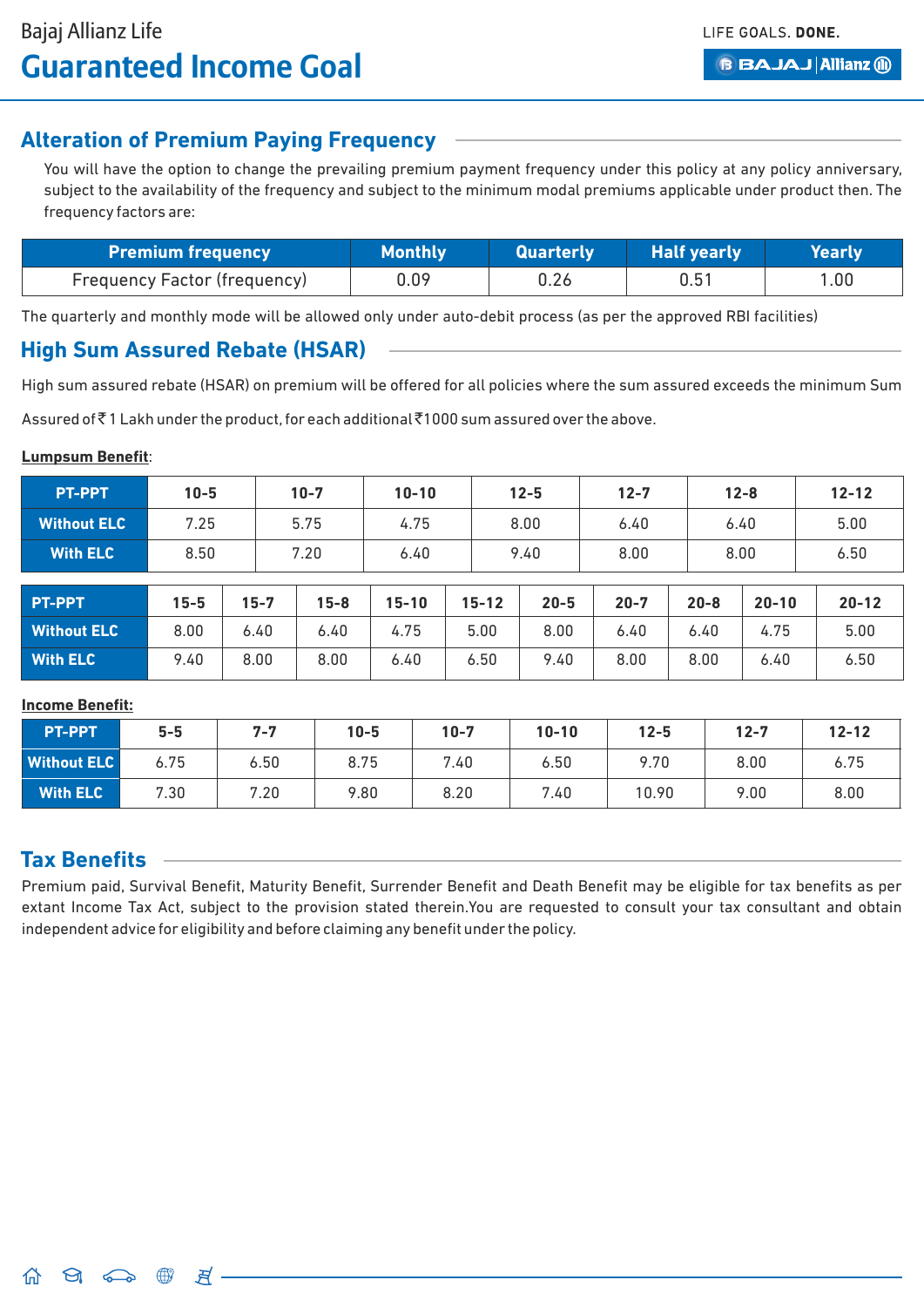## **Eligibility Condition**

| <b>Parameter</b>                                                      | <b>Details</b>                                                                                                                                                                              |  |          |  |                                                                                        |                 |                 |  |  |
|-----------------------------------------------------------------------|---------------------------------------------------------------------------------------------------------------------------------------------------------------------------------------------|--|----------|--|----------------------------------------------------------------------------------------|-----------------|-----------------|--|--|
| <b>Minimum Entry Age</b>                                              |                                                                                                                                                                                             |  |          |  | 6 years                                                                                |                 |                 |  |  |
| <b>Maximum Entry Age</b>                                              | 60 years                                                                                                                                                                                    |  |          |  |                                                                                        |                 |                 |  |  |
| <b>Minimum Age at Maturity</b>                                        | 18 years                                                                                                                                                                                    |  |          |  |                                                                                        |                 |                 |  |  |
|                                                                       | 72 years                                                                                                                                                                                    |  |          |  |                                                                                        |                 |                 |  |  |
| <b>Maximum Age at Maturity</b>                                        |                                                                                                                                                                                             |  |          |  | • The maximum maturity age does not include the ELC, if opted for or Income Period.    |                 |                 |  |  |
|                                                                       |                                                                                                                                                                                             |  |          |  | For policies purchased through POS channel, the maximum Age at Maturity will be as per |                 |                 |  |  |
|                                                                       |                                                                                                                                                                                             |  |          |  | prevailing POS guidelines, as amended from time to time                                |                 |                 |  |  |
|                                                                       |                                                                                                                                                                                             |  |          |  | 84 years                                                                               |                 |                 |  |  |
| <b>Maximum Age for termination</b><br>of life cover (if ELC is opted) | • For policies purchased through POS channel, the maximum Age for Termination of Life Cover<br>(if ELC is opted for) will be as per prevailing POS guidelines, as amended from time to time |  |          |  |                                                                                        |                 |                 |  |  |
|                                                                       |                                                                                                                                                                                             |  |          |  | Lump-sum Benefit                                                                       |                 |                 |  |  |
|                                                                       | PT (In years)                                                                                                                                                                               |  | 10       |  | 12                                                                                     | 15              | 20              |  |  |
| <b>Policy Term (PT) &amp; Premium</b>                                 | PPT (In years)                                                                                                                                                                              |  | 5, 7, 10 |  | 5, 7, 8, 12                                                                            | 5, 7, 8, 10, 12 | 5, 7, 8, 10, 12 |  |  |
| <b>Payment Term (PPT)</b>                                             | <b>Income Benefit</b>                                                                                                                                                                       |  |          |  |                                                                                        |                 |                 |  |  |
|                                                                       | PT (In years)                                                                                                                                                                               |  | 5        |  | 7                                                                                      | 10              | 12              |  |  |
|                                                                       | PPT (In years)                                                                                                                                                                              |  | 5        |  | 7                                                                                      | 5, 7, 10        | 5, 7, 12        |  |  |
|                                                                       | Variant                                                                                                                                                                                     |  | Yearly   |  | Half-Yearly                                                                            | Quarterly       | Monthly         |  |  |
| Minimum Premium (₹)                                                   | Lump-sum                                                                                                                                                                                    |  | 22,855   |  | 11,656                                                                                 | 5,942           | 2,057           |  |  |
|                                                                       | Income                                                                                                                                                                                      |  | 28,822   |  | 14,699                                                                                 | 7,494           | 2,594           |  |  |
| <b>Maximum Premium</b>                                                | As per Maximum Sum Assured                                                                                                                                                                  |  |          |  |                                                                                        |                 |                 |  |  |
| <b>Minimum Sum Assured</b>                                            | ₹1,00,000                                                                                                                                                                                   |  |          |  |                                                                                        |                 |                 |  |  |
|                                                                       | Based on Board Approved Underwriting Policy                                                                                                                                                 |  |          |  |                                                                                        |                 |                 |  |  |
| <b>Maximum Sum Assured</b>                                            | (For policies purchased through POS channel, the maximum Sum Assured will be as per prevailing                                                                                              |  |          |  |                                                                                        |                 |                 |  |  |
|                                                                       | POS quidelines, as amended from time to time)                                                                                                                                               |  |          |  |                                                                                        |                 |                 |  |  |
|                                                                       | Yearly, Half yearly, Quarterly and Monthly                                                                                                                                                  |  |          |  |                                                                                        |                 |                 |  |  |
| <b>Premium Payment Frequency</b>                                      | *Quarterly & Monthly premium payment frequency will be allowed only under auto-debit<br>process (as per the approved RBI facilities)                                                        |  |          |  |                                                                                        |                 |                 |  |  |

*Risk cover will commence immediately on the date of commencement of risk of the policy and, in the case of a minor life, policy will vest on the life assured on the earlier of attainment of majority (i.e., 18 years age last birthday) and on maturity date.*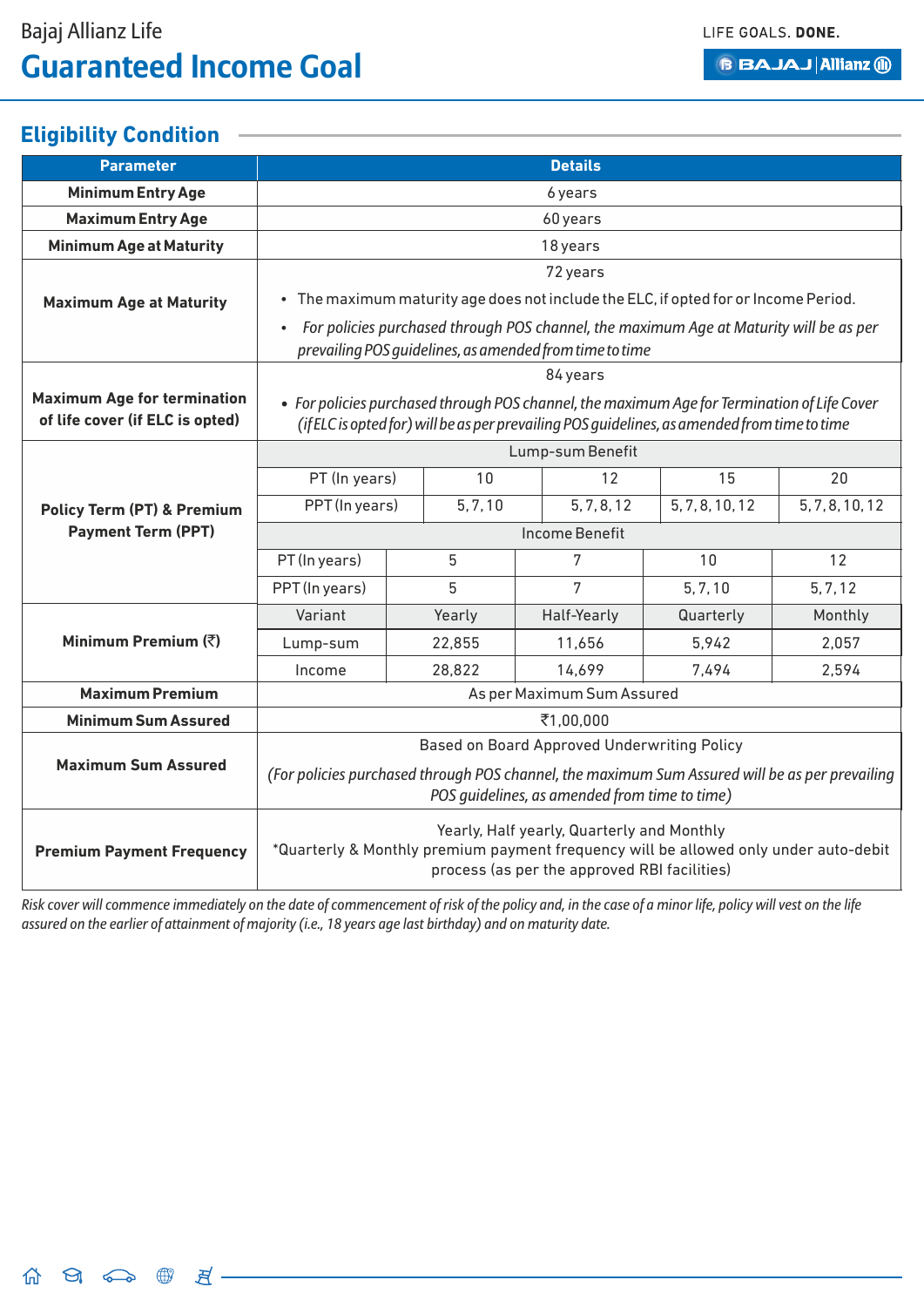**BBAJAJ Allianz (ii)** 

## **Non-payment of Premiums**

### **If you have not paid:**

### **First 2 years' premium**

Then, your policy will immediately and automatically lapse at the expiry of the grace period and no benefit will be payable under the policy.

#### **If you have paid at least**

- **First 2 years' premium,and subsequent premiums have not been paid,**
	- 1. Your policy will be immediately and automatically converted to a paid-up policy and the sum assured & sum assured on death & the GMIs under the policy will be automatically reduced, respectively,to the paid-up sum assured, paid-up sum assured on death & paid-up GMIs arrived at by multiplying the sum assured, sum assured on death & GMI, by a factor equal to the proportion of the number of premiums paid to the total number of premiums payable under the policy. The GMIs payable in a paid-up policy will be the paid-up GMI.
	- 2. On death of the life assured in the paid-up policy
		- i. During the policy term: The paid-up sum assured on death will be paid and the policy will terminate immediately for both variants (Lump Sum Benefit and Income Benefit).
		- ii. During Payout period under Income Benefit where ELC is not opted for
			- a. The paid-up GMI will be paid and the policy will terminate after the payment of last paid-up GMI
		- iii. During the ELC Period:
			- a. For Lump sum Benefit: The paid-up sum assured on death will be paid and policy will terminate immediately; and,
			- b. For Income Benefit: The paid-up sum assured on death will be paid, the risk cover will terminate immediately, and the policy will terminate after the payment of last paid-up GMI.
	- 3. The Guaranteed Maturity Benefit in the paid-up policy will be as detailed in the Guaranteed Maturity Benefit section.
- You may revive your paid-up policy during the revival period of five (5) years from the due date of first unpaid premium, subject to the revival conditions under the policy.

## **Revival**

You can revive your lapsed or paid-up policy, subject to the following conditions;

- I) The application for revival is made within five (5) years from the due date of the first unpaid premium, before the Maturity Date.
- ii) The arrears of premiums together with interest, at such rate as the company may decide from time to time along with applicable taxes are paid.The current applicable revival interest is 9% p.a. compounded half- yearly.
- iii) You furnish, at your own expense, satisfactory evidence of health of the life assured and continuity of insurability;
- iv) The revival of the policy may be on terms different from those applicable to the policy before it lapsed/became paid-up, based on prevailing board approved underwriting guidelines.
- v) The revival will take effect only on it being specifically communicated by the Company to you.
- vi) The Company may revive or refuse to revive the policy, based on the prevailing board approved underwriting guidelines. If the policy is refused revival based on the board approved underwriting guidelines, the Company will refund the amount deposited for the purposes of revival of the policy.
- vii) On revival, sum assured on death, sum assured on maturity, GE percentage and/or GMI percentage under the Policy which prevailed before the date of latest lapse/paid-up will be reinstated.

*Note: The revival interest rate will be benchmarked to the G-Sec based on the information from Financial Benchmark India Private Ltd (FBIL). It will be equal to [10-year G-Sec yield PLUS 2%] rounded-up to the next full interest rate. The revival interest rate will be reviewed on an annual basis. Any change in bases used for determination of applicable interest rate will be subject to prior approval of IRDAI.*

### **Foreclosure**

If you have taken loan under the Policy and the Policy is paid-up and if at any time the loan outstanding plus interest-on-loan approaches the Surrender Benefit available then under the Policy, the company will inform you of the same, for the payment of interest – due and / or full / part repayment with the notice period of 30 days post which the Policy will be immediately and automatically foreclosed by adjusting the Surrender Benefit to the outstanding loan plus interest-on-loan. However if your policy is in-force, it will continue.

#### $\Theta$   $\Longleftrightarrow$   $\stackrel{\textstyle\oplus}{}$   $\stackrel{\textstyle\oplus}{}$   $\stackrel{\textstyle\oplus}$ 佔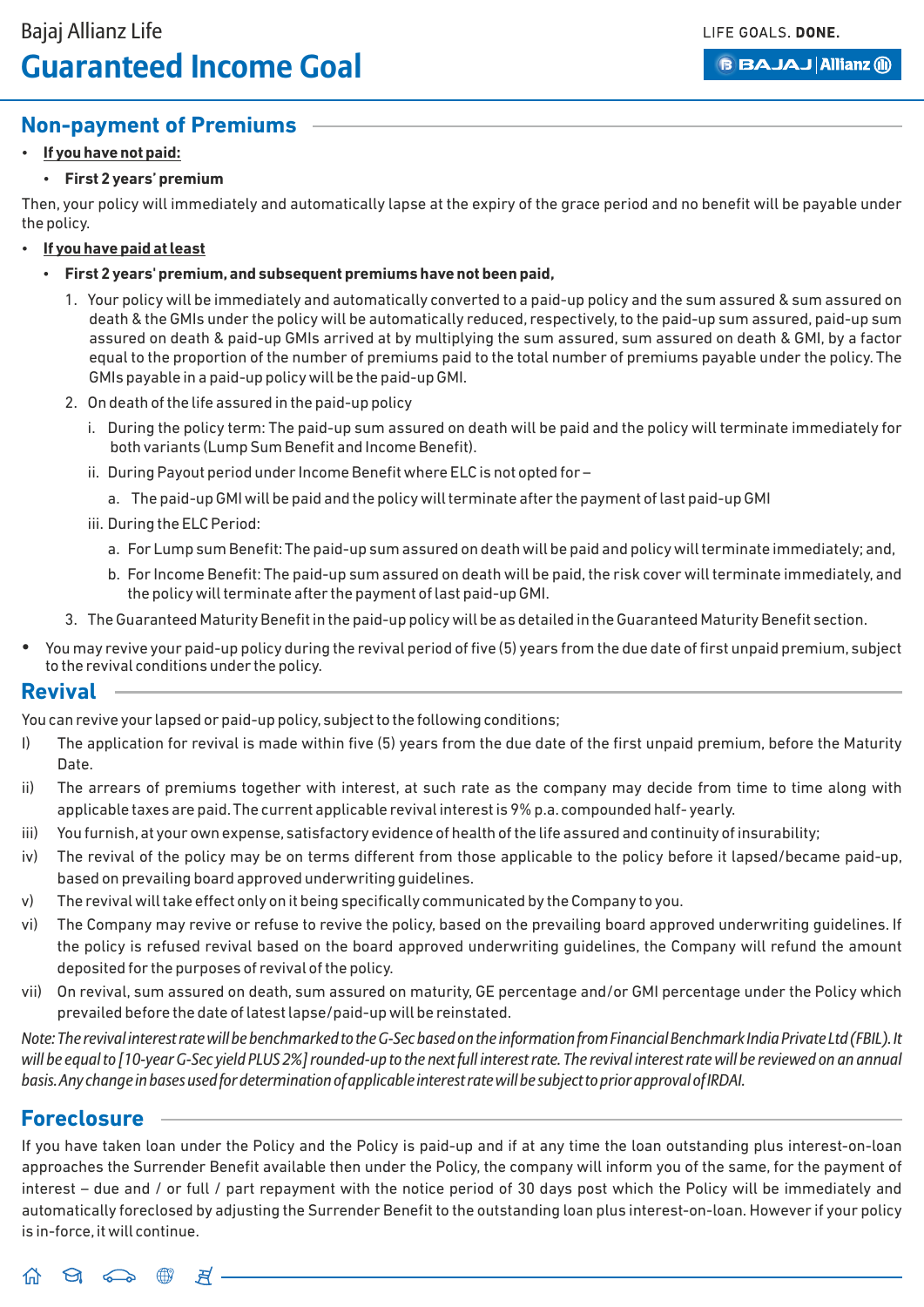LIFE GOALS, DONE.

**BBAJAJ Allianz (ii)** 

### **Termination**

- a) The risk cover under the Policy shall, immediately and automatically, terminate on the earliest occurrence of any of the following events:
	- i) At the end of the Grace Period, if the Policy is lapsed
	- ii) On the Maturity Date under Income Benefit variant,if ELC is not chosen in the Policy.
	- iii) On the date of death of the Life Assured under Income Benefit variant.
- b) The Policy shall, immediately and automatically, terminate on the earliest occurrence of any of the following events:
	- i) Payment of Surrender Benefit.
	- ii) On the expiry of the Revival Period, in a lapsed Policy where the Policy is not revived.
	- iii) On foreclosure of the policy
	- iv) On the date of death of the Life Assured, except for those covered under Income Benefit variant.
	- v) On the Maturity Date under Lump Sum Benefit variant.
	- vi) On payment of the last GMI/Paid-up GMI,under Income Benefit variant.
	- vii) At the end of the ELC Period, if ELC is chosen in the Policy.
	- viii) On free look cancellation

## **Grace Period**

A grace period of 30 days for yearly, half yearly & quarterly premium payment frequency and 15 days is available for monthly premium payment frequency from the due date of Regular Premium payment, without any late fee, during which time the Policy is considered to be in-force with the risk cover without any interruption as per the Policy terms and conditions.

## **Free Look Period**

Within fifteen (15) days of the receipt of this Policy and thirty (30) days in case of electronic Policy and Policy obtained through distance mode, you have the option to review the terms and conditions of the Policy, and if you disagree with any of the terms and conditions, you have an option to return the Policy stating the reasons for your objections, provided no claim has already been made in the Policy. You shall be entitled to a refund comprising all the Regular Premium(s) (excluding applicable taxes) paid, less the proportionate amount of risk premium and rider premium (if any) for the period the Life Assured was on cover and the expenses incurred by the Company on medical examination and stamp duty.

## **Suicide Exclusions**

In case of death of life assured due to suicide within 12 months from the date of commencement of risk or the date of latest revival of the policy, whichever is later, then the Nominee or beneficiary of the Policyholder shall be entitled to receive, the higher of 80% of the total premiums paid or the surrender benefit as on the date of death, provided the policy is in force.

## **Definitions**

- a. "**Paid-up Guaranteed Maturity Installment**" is the reduced value of the GMI arrived at by multiplying the Paid-up Sum Assured with the percentage of the GMI payable under the Policy.
- b. "**Paid-up Sum Assured on Death**" is the reduced value of the Sum Assured on Death arrived at by multiplying the Sum Assured on Death with the proportion of the number of Regular Premiums paid to the total number of Regular Premiums payable under the Policy.
- c. "**Paid-up Sum Assured on Maturity**" is the reduced value of the Sum Assured on Maturity arrived at by multiplying the Sum Assured on Maturity with the proportion of the number of Regular Premiums paid to the total number of Regular Premiums payable under the Policy

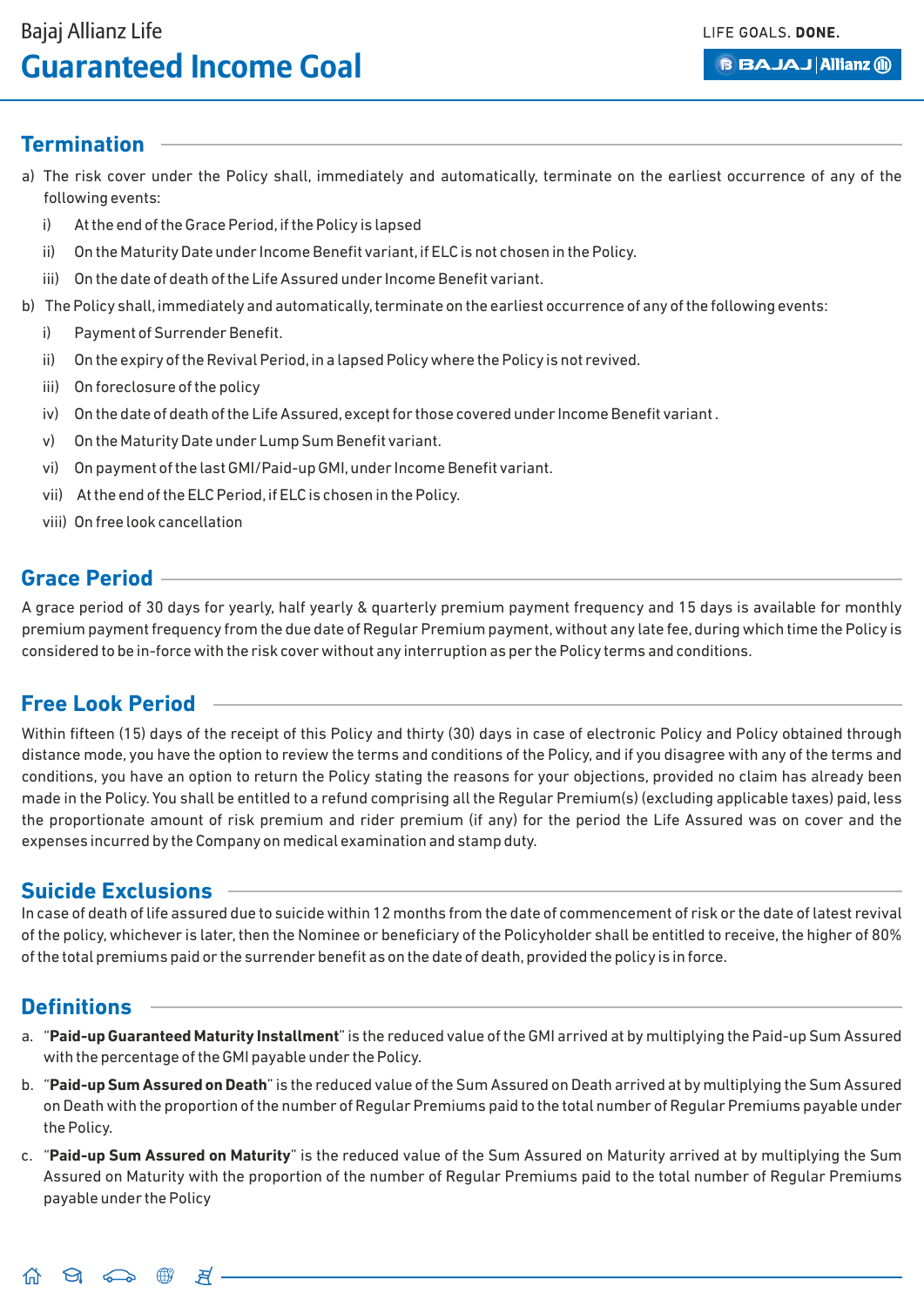**BBAJAJ Allianz (ii)** 

## **Statutory Information**

## **Assignment: Section 38 of the Insurance Act, 1938**

Assignment should be in accordance with provisions of section 38 of the Insurance Act 1938 as amended from time to time.

### **Nomination: Section 39 of the Insurance Act, 1938**

Nomination should be in accordance with provisions of section 39 of the Insurance Act 1938 as amended from time to time.

### **Prohibition of Rebate: Section 41 of the Insurance Act, 1938**

"No person shall allow or offer to allow, either directly or indirectly, as an inducement to any person to take out or renew or continue an insurance in respect of any kind of risk relating to lives or property in India, any rebate of the whole or part of the commission payable or any rebate of the premium shown on the policy, nor shall any person taking out or renewing or continuing a policy accept any rebate, except such rebate as may be allowed in accordance with the published prospectuses or tables of the insurer.

Any person making default in complying with the provisions of this section shall be liable for a penalty which may extend up to ten lakh rupees."

### **Fraud, Misstatement & Forfeiture- Section 45 of the Insurance Act, 1938**

Fraud, Misstatement and forfeiture would be dealt with in accordance with provisions of section 45 of the Insurance Act 1938 as amended from time to time.

## **Applicability of Goods & Service Tax**

Goods and Service Tax is charged based on type of policy communication address of Policy Holder. This may change subject to change in rate/state in address of the Policy Holder as on date of adjustment.

## **Why Bajaj Allianz Life Insurance?**

Bajaj Allianz is a joint venture between Bajaj Finserv Limited and Allianz SE. Both enjoy a reputation of expertise, stability and strength. This joint venture company incorporates global expertise with local experience. The comprehensive, innovative solutions combine the technical expertise and experience of Allianz SE, and in-depth market knowledge and goodwill of "Bajaj brand" in India. Competitive pricing and quick honest response have earned the company the customer's trust and market leadership in a very short time.

 $\Theta_1$   $\Longleftrightarrow$   $\stackrel{\oplus}{\oplus}$   $\stackrel{\oplus}{\mathcal{A}}$ .